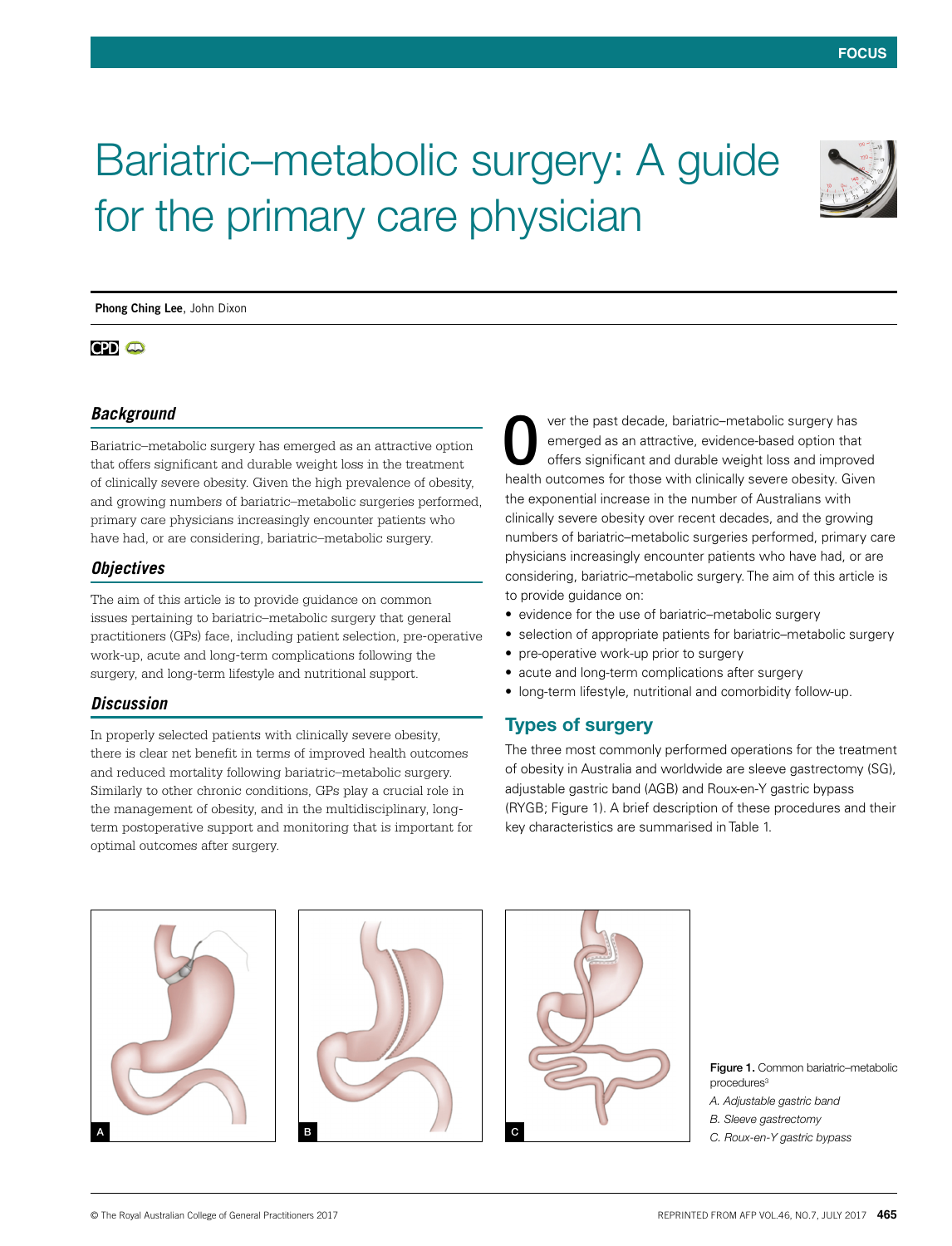# Evidence for the use of bariatric–metabolic surgery

## Weight loss

A landmark prospective study on bariatric–metabolic surgery, the Swedish Obese Subjects study, has indicated that maximal weight loss of 20–32% was achieved at one to two years after surgery.1 Weight loss was sustained at 18% even after 20 years.2 In general, RYGB offers the largest mean percentage weight loss (25–35%), followed by SG (20–30%) and AGB (17–20%).<sup>3</sup> Weight loss seen after AGB is slow and gradual, whereas rapid weight loss can be expected with SG and RYGB. With all three procedures, the weight loss achieved translates to numerous health benefits, including reduced mortality, especially from cardiovascular disease and cancer; improvement in obesity-related diseases; and improved physical functioning and emotional wellbeing.4

## **Mortality**

Large meta-analyses have found that cardiovascular and cancer mortality were approximately halved after bariatric–metabolic surgery when compared with the matched non-surgical cohort<sup>5,6</sup> in studies of up to 14 years' duration.

# Improved diabetes control and diabetes remission

Type 2 diabetes mellitus (T2DM), a global epidemic that mirrors the rise in obesity rates, has recently been a major focus of bariatric– metabolic surgery. Marked weight loss from bariatric–metabolic surgery leads to substantial improvement in T2DM, even to the point of remission. Randomised controlled trials have found that treatment of obesity and T2DM with bariatric–metabolic surgery is superior to medical therapy in controlling hyperglycaemia and cardiovascular risk factors over the medium term.<sup>78</sup>

## Improvement in other obesity-related complications

Apart from better glycaemic control, sustained weight loss following bariatric–metabolic surgery also results in significant improvement in other obesity-related complications, and some of the key complications are shown in Table 2.

## Health-related quality of life

It has been estimated that obesity has a greater negative impact on quality of life than 20 years of ageing, an impact that persists even after accounting for demographics, health habits, medical conditions and depression.9 Numerous studies have consistently found substantial improvement in health-related quality of life following weight loss from bariatric-metabolic surgery.<sup>7,9</sup>

| Table 1. Summary of characteristics of current bariatric–metabolic procedures <sup>3,25</sup> |                                                                                                                                                                                                                                     |                                                                                                                                     |                                                                                                                                                                                                                              |  |
|-----------------------------------------------------------------------------------------------|-------------------------------------------------------------------------------------------------------------------------------------------------------------------------------------------------------------------------------------|-------------------------------------------------------------------------------------------------------------------------------------|------------------------------------------------------------------------------------------------------------------------------------------------------------------------------------------------------------------------------|--|
|                                                                                               | Adjustable gastric band                                                                                                                                                                                                             | Sleeve gastrectomy                                                                                                                  | Roux-en-Y gastric bypass                                                                                                                                                                                                     |  |
| Description                                                                                   | Adjustable silicone band placed<br>just below the gastroesophageal<br>junction, applying gentle pressure<br>that suppresses hunger. Level<br>of restriction can be adjusted by<br>varying the amount of fluid placed<br>in the band | Greater portion of the fundus and<br>body of the stomach is removed.<br>Gastric volume is reduced by<br>about 80%                   | Combination procedure:<br>1. Small stomach pouch created,<br>thereby reducing gastric volume<br>2. The pouch is joined to the<br>jejunum, hence, diverting<br>nutrients from lower stomach.<br>duodenum and proximal jejunum |  |
| Mean total body weight loss                                                                   | 17-20%                                                                                                                                                                                                                              | 20-30%                                                                                                                              | 25-35%                                                                                                                                                                                                                       |  |
| Mortality rate (at 30 days) <sup>20,21</sup>                                                  | $0.03 - 0.1%$                                                                                                                                                                                                                       | $0.3 - 0.5%$                                                                                                                        | $0.1 - 0.4\%$                                                                                                                                                                                                                |  |
| Morbidity at one year                                                                         | 4.6%                                                                                                                                                                                                                                | 10.8%                                                                                                                               | 14.9%                                                                                                                                                                                                                        |  |
| <b>Nutritional concerns</b>                                                                   | Low (deficiencies in iron, vitamin<br>B12, folate, thiamine)                                                                                                                                                                        | Moderate (deficiencies in iron,<br>vitamin B12, folate, calcium,<br>vitamin D, thiamine, copper, zinc)                              | Moderate (deficiencies in iron,<br>vitamin B12, folate, calcium,<br>vitamin D, thiamine, copper, zinc)                                                                                                                       |  |
| Advantages                                                                                    | Effective, with good long-term<br>weight maintenance<br>Degree of restriction adjustable<br>Reversible<br>Lowest morbidity and mortality rate                                                                                       | Very effective with good mid-term<br>weight maintenance                                                                             | Largest amount of weight loss<br>with good long-term weight<br>maintenance<br>Highest rate of diabetes remission<br>(for patients with pre-existing type)<br>2 diabetes mellitus)                                            |  |
| Disadvantages and<br>key complications                                                        | Highest long-term re-operation rate<br>Gastric pouch dilatation, erosion of<br>band into the stomach, leaks to the<br>adjustable gastric band system,<br>weight regain                                                              | Staple line leak, gastroesophageal<br>reflux disease, dilatation of the<br>gastric remnant, weight regain<br>Limited long-term data | Staple line leak, dumping, stomal<br>ulcer, intestinal obstruction,<br>gallstones, nutritional deficiency,<br>altered alcohol metabolism, weight<br>regain                                                                   |  |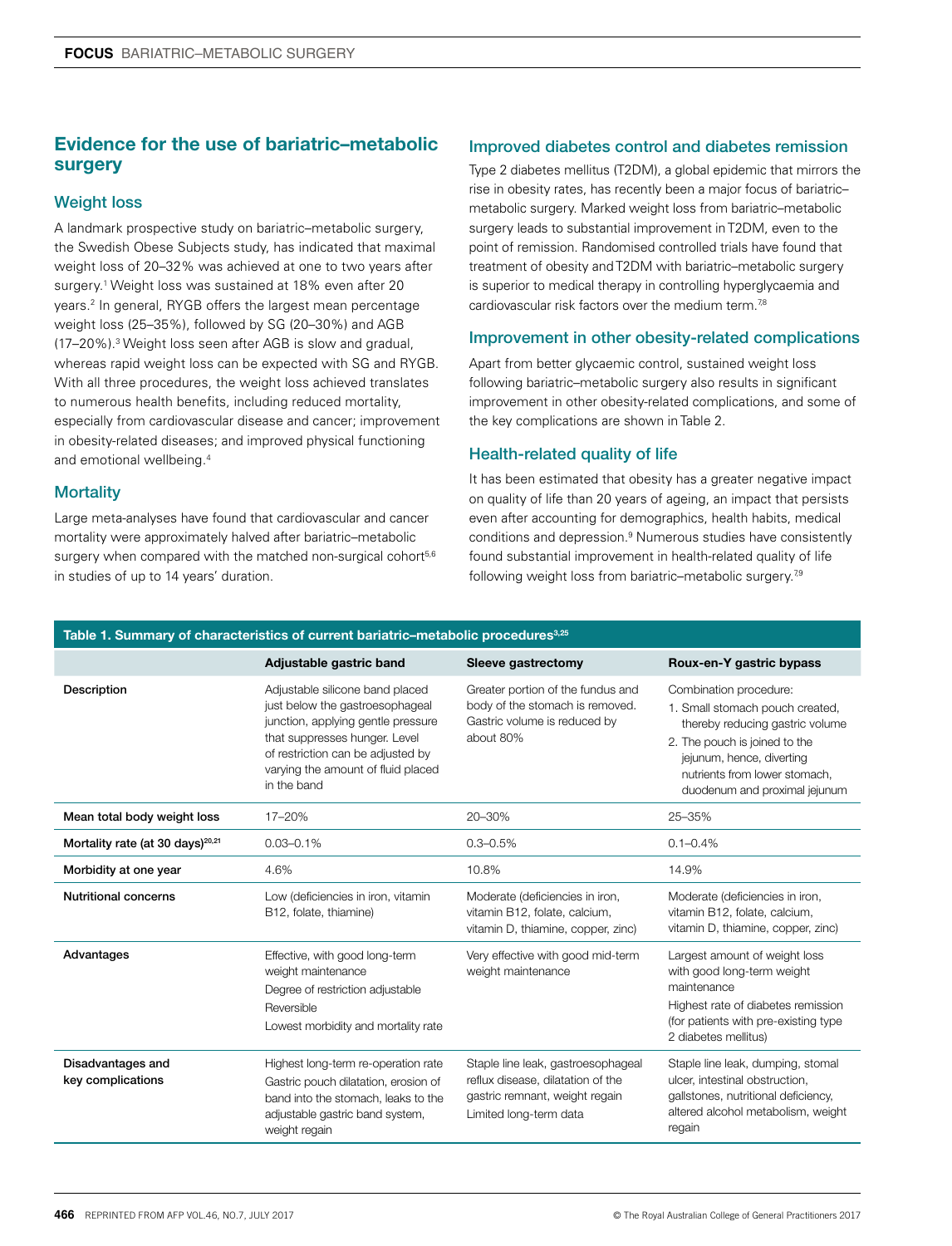# Patients who could benefit from surgery

The pre-operative assessment starts with a detailed history and physical examination (Box 1). Eligibility criteria for surgery are primarily based on body mass index (BMI) and the presence of obesity-related complications,10,11 including:

- $\bullet$  individuals with BMI >40 kg/m<sup>2</sup>
- individuals with BMI > 35 kg/m<sup>2</sup> with one or more obesity-related complications.

In a recent statement by major international diabetes organisations, which was endorsed by the Australian Diabetes Society, bariatric–metabolic surgery was proposed to be an established treatment option in the algorithm to manage T2DM.<sup>12</sup> Bariatric–metabolic surgery is recommended for:

- all individuals with T2DM and BMI ≥40 kg/m2
- $\bullet$  individuals with BMI 35–40 kg/m<sup>2</sup> with inadequate glycaemic control despite lifestyle and optimal medical therapy.

#### **Box 1. Pre-operative assessment for bariatric–metabolic surgery**

#### **History**

Weight history (eg age of onset of obesity, minimum and maximum weight), previous weight loss attempts (including diets, medications, previous weight-loss surgery), triggers for weight gain/regain

Presence of obesity-related comorbidities, family history, medication history

Assessment of current lifestyle: dietary behaviour and physical activity levels; work and home environment, psychosocial support

#### Physical examination

Weight or body mass index, neck circumference, waist circumference, blood pressure

Signs of specific causes of obesity (eg hypothyroidism, Cushing's syndrome)

## Investigations

Routine laboratory screen: fasting lipids, full blood count, urea and electrolytes, liver function tests, coagulation screen, urinalysis; fasting glucose and glycated haemoglobin (HbA1c) to screen for diabetes In pre-existing T2DM: C-peptide level to predict diabetes remission Nutritional screen: iron studies, vitamin B12, folate, 25-OH vitamin D Gastrointestinal evaluations such as abdominal ultrasound and endoscopy may be required

Electrocardiogram: referral to cardiologist for echocardiogram or stress testing may be required

Polysomnography if moderate or severe obstructive sleep apnoea suspected

#### Psychological evaluation

Assess commitment, motivation, understanding and expectations of surgery

Psychiatry referral if known or suspected psychiatric illness or substance abuse

#### Management

Cigarette smokers should stop smoking, preferably at least six weeks prior to surgery

Pre-operative very low energy diet at least two weeks prior to surgery to induce weight loss and reduce complications

In addition, bariatric–metabolic surgery may be considered in those with a BMI of 30–35 kg/m2 and with uncontrolled hyperglycaemia, despite optimal medical therapy.<sup>11,12</sup> However, the number of studies in this population is limited, and there is a lack of long-term data demonstrating net benefit.

Absolute contraindications in bariatric–metabolic surgery are few and include contraindications to general anaesthesia, serious blood or autoimmune disorders, active drug or alcohol abuse, and severe, untreated psychiatric illness. Patients with limited life expectancy due to cardiopulmonary or other endorgan failure or metastatic/inoperable malignancy are also not suitable for surgery.

Throughout the pre-operative workup process, new information will be obtained, and the risk–benefit profile changes. As with any operation, the potential benefits of surgery must outweigh the peri-operative and long-term risks of surgery.

As a general rule, bariatric–metabolic surgery is strongly recommended and should be prioritised for individuals with super obesity (BMI >50 kg/m<sup>2</sup>) or class III obesity (BMI >40 kg/m<sup>2</sup>) with serious complications that are sensitive to weight loss. Surgery is also suitable for younger patients who are likely to develop complications of obesity and subsequent reduced quality of life over time without active intervention. On the other hand, increasing age is a risk factor for postoperative complications and mortality.<sup>13,14</sup> The risks of overweight and obesity attenuate with age and the role of intentional weight loss becomes less clear.15 Caution is advised if the patient is older than 65 years of age.

A large observational study found that bariatric–metabolic surgery was associated with reduced risks of gestational diabetes and excessive fetal growth, but with increased risk of pre-term birth and small-for-gestational-age infants.16 All women of childbearing potential should be counselled on contraceptive choices and the need to avoid pregnancy pre-operatively and 12–18 months postoperatively. There is concern that rapid weight loss during the early postoperative period may be detrimental to the developing fetus. Patients who become pregnant after bariatric– metabolic surgery should be monitored closely for appropriate weight gain, nutritional supplementation and fetal wellbeing.

Most importantly, patients must be able, willing and motivated to adhere to the postoperative lifestyle changes, nutritional supplementation and follow-ups that are necessary to ensure safety and success.

## Pre-operative assessment

Once a decision has been made for bariatric–metabolic surgery, a series of detailed assessments would be organised (summarised in Box 1).

## Nutritional assessment

A state of high-energy malnutrition is often observed in clinically severe obesity, which is masked by ample energy excess. Up to 80% of bariatric–metabolic surgery candidates have micronutrient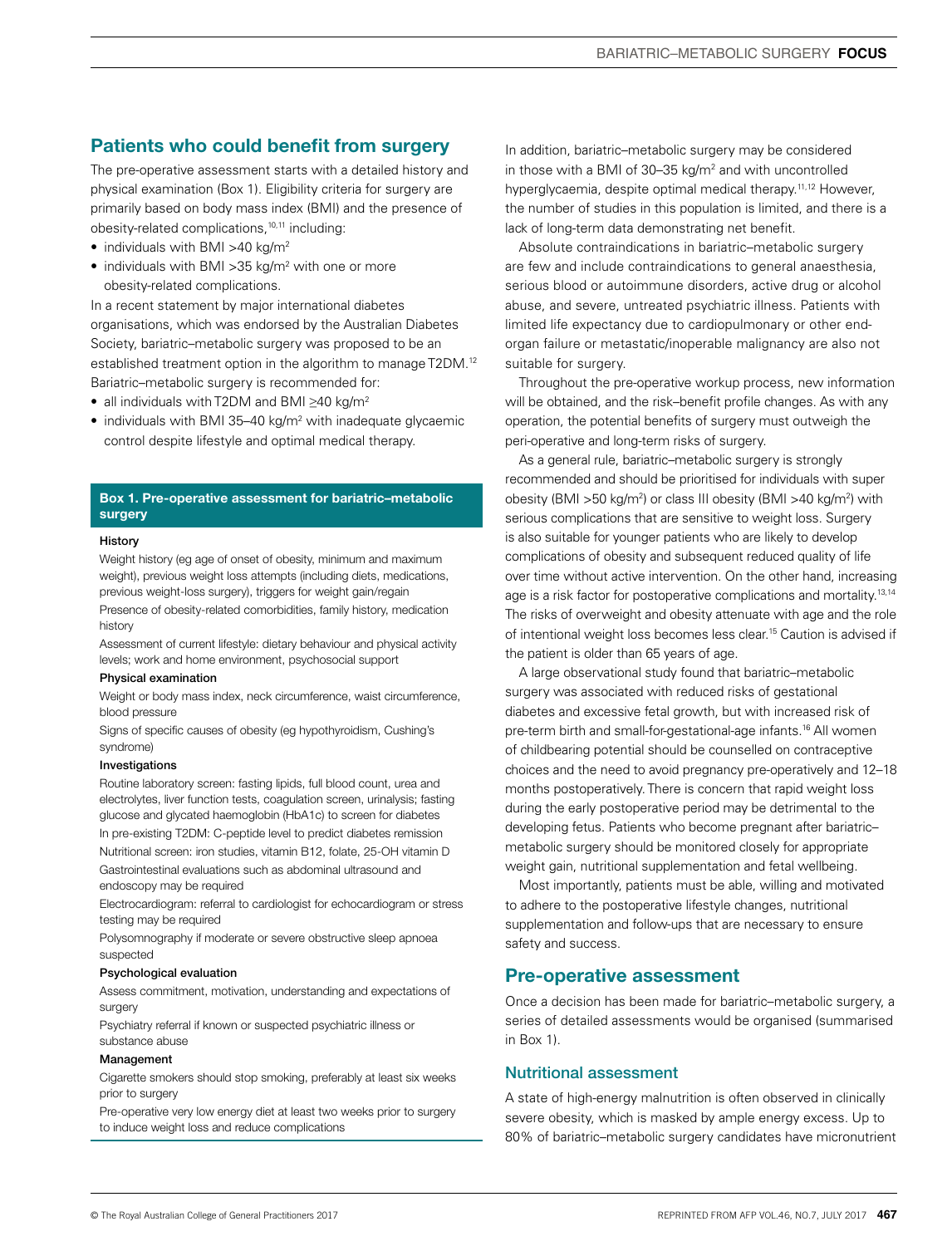| Table 2. Pre-operative optimisation of obesity-related complications <sup>4,26</sup> |                                                                                                                                                            |                                                                                                                  |  |  |
|--------------------------------------------------------------------------------------|------------------------------------------------------------------------------------------------------------------------------------------------------------|------------------------------------------------------------------------------------------------------------------|--|--|
| <b>Obesity-related complication</b>                                                  | Pre-operative screening and optimisation                                                                                                                   | Improvement after weight loss post-surgery                                                                       |  |  |
| Type 2 diabetes mellitus                                                             | Glycated haemoglobin (HbA1c) and fasting glucose to<br>screen for diabetes                                                                                 | Better glycaemic control and a reduced medication<br>burden                                                      |  |  |
|                                                                                      | Aim for good glycaemic control (HbA1c <7%) prior to<br>surgery                                                                                             | Diabetes remission in some cases                                                                                 |  |  |
| Cardiovascular disease                                                               | Electrocardiogram (ECG) and cardiac risk assessment<br>Referral to cardiology if high cardiovascular risk,<br>presence of cardiac symptoms or abnormal ECG | Reduction of cardiovascular morbidity of >50%<br>(compared to body mass index [BMI] and age<br>matched controls) |  |  |
| Non-alcoholic fatty liver disease                                                    | Liver function tests<br>Consider abdominal ultrasound scan if liver function<br>test increased, specifically to detect fibrotic liver disease              | Improved liver histological appearance<br>Potential regression of established liver disease                      |  |  |
| Obstructive sleep apnoea<br>(OSA) and asthma                                         | Screening questionnaire (eg STOP-BANG) to identify<br>those at risk for OSA<br>Refer to sleep specialist if STOP-BANG score $\geq 3^{27}$                  | Significant improvement in apnoea-hypopnoea index<br>Remission of OSA in some cases                              |  |  |

## **Table 2. Pre-operative optimisation of obesity-related complications4,26**

deficiencies pre-operatively, and appropriate nutritional assessment allows deficiencies to be corrected prior to surgery.17

## Identifying and optimising complications prior to surgery

Pre-operative assessment also includes identification and optimisation of obesity-related complications, with the aim to improve peri-operative safety and outcomes after surgery. Key complications are shown in Table 2.

## Psychosocial assessment

Prior to surgery, thorough assessment of the patient's behaviour, home and work environments, family dynamics, and their ability to incorporate nutritional and lifestyle changes should be conducted. Incorrect beliefs and unrealistic expectations on what the procedure can achieve must be rectified. Depression, anxiety and other psychiatric disorders are prevalent in individuals considering bariatric–metabolic surgery; referral to a psychologist or psychiatrist should be considered if psychiatric illness is suspected.

## Anatomical assessment

As part of the pre-operative assessment, evaluation of the upper gastrointestinal anatomy may be performed, depending on factors such as the presence of gastrointestinal symptoms or type of surgery being considered.

## Pre-operative preparation

Weight loss prior to bariatric–metabolic surgery can reduce liver volume and visceral adiposity, which may ease technical aspects of the surgery and lead to improved short-term outcomes.<sup>18</sup>

In T2DM, pre-operative weight loss with medical nutrition therapy can also improve glycaemic control. This can reasonably be achieved using very low energy diets (VLEDs) consisting of

meal replacements that provide ≤3350 kJ/day (≤800 kcal/day). VLED is started at least two weeks prior to surgery. During a VLED, patients with T2DM should self-monitor their capillary blood glucose regularly, especially if they are on insulin or insulin secretagogues. Reductions in insulin doses are often necessary while on a VLED to prevent hypoglycaemia.

Smoking is associated with adverse postoperative outcomes, including poor wound healing, anastomotic ulceration and pneumonia. All patients who smoke should be advised to stop smoking, preferably six weeks before surgery. Following RYGB, alcohol metabolism is impaired and high-risk groups should abstain from alcohol consumption to reduce the risk of alcohol-use disorder postoperatively.

## Procedure selection

The choice of surgical procedure is guided by the individual's characteristics, aims of therapy and available surgical expertise. RYGB produces the greatest amount of weight loss and may be appropriate for individuals with a very high BMI. AGB has lower peri-operative risk, compared with RYGB, but higher rate of re-operation for inadequate weight loss<sup>19</sup> and thus may be suitable for older individuals or those at lower BMI ranges. RYGB provides the greatest rate of diabetes remission, a consideration for patients with T2DM. RYGB is also the treatment of choice in patients with gastro-oesophageal reflux disease (GORD); SG and AGB may exacerbate GORD, whereas GORD frequently improves after RYGB. Finally, good-quality, postoperative care is crucial to the success of the AGB. The decision for AGB should take into account the availability of an appropriate after-care program.

## Acute and chronic complications

Bariatric–metabolic surgery is generally regarded as safe, with low morbidity and mortality that is comparable to elective laparoscopic cholecystectomy.20,21 Procedure-specific complications are shown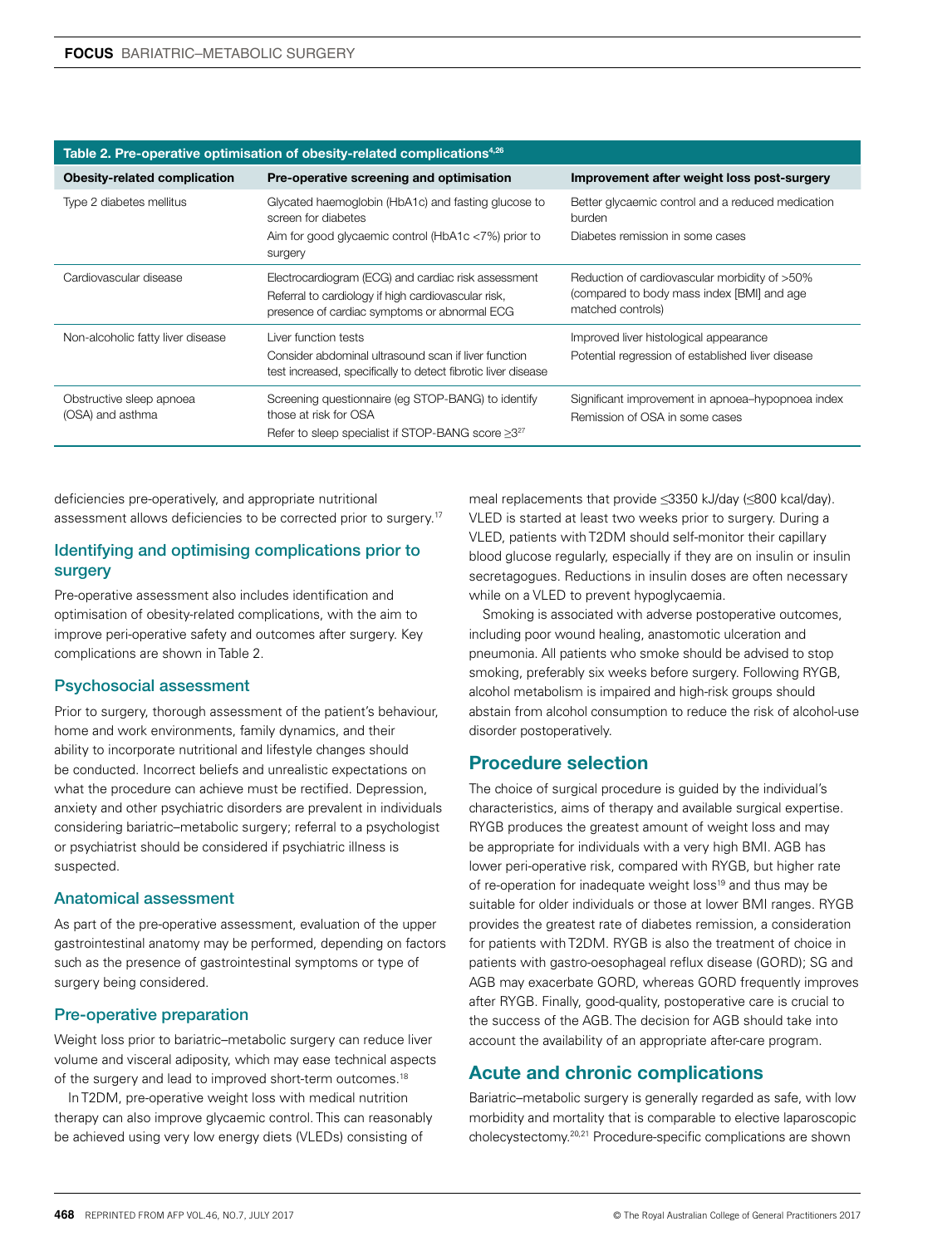in Table 1, and the presence of abdominal pain, nausea or vomiting should alert consideration of these key complications as possible differential diagnoses. Presentation of common and important acute and long-term complications after bariatric–metabolic surgery are summarised in Table 3. These features should prompt referral back to surgical or nutritional team.

# Postoperative follow-up

## Lifestyle changes after surgery

Recommended postoperative lifestyle changes and follow-up care are summarised in Box 2. This care is best delivered

by a multidisciplinary team involving the bariatric physician, bariatric surgeon, general practitioner, nurse, dietitian, exercise physiologist and psychologist.

Detailed information on postoperative diet and nutritional recommendations have previously been reviewed elsewhere, 4,17 and recommended nutritional supplementation and monitoring are shown in Box 2.

Maintenance of physical activity after bariatric–metabolic surgery aids in maintaining muscle strength, enhanced fitness and greater weight loss. Moderate-intensity physical activity of at least 150 minutes per week and a target of 300 minutes per week including strength training two to three times per week is recommended.<sup>11</sup>

| <b>Adverse events</b>                                                                      | <b>Presentation</b>                                                                                                                        | <b>Management</b>                                                                                                                                                                                                           |
|--------------------------------------------------------------------------------------------|--------------------------------------------------------------------------------------------------------------------------------------------|-----------------------------------------------------------------------------------------------------------------------------------------------------------------------------------------------------------------------------|
| Acute complications                                                                        |                                                                                                                                            |                                                                                                                                                                                                                             |
| Surgical complications<br>(eg leaks, perforations, obstruction,<br>infection, haemorrhage) | Abdominal pain, tachycardia, breathlessness, drop<br>in haemoglobin                                                                        | Usually detected during immediate postoperative period<br>and managed by the surgical team<br>Presence of these symptoms should prompt urgent<br>referral back to the surgical team                                         |
| Hypoglycaemia (usually in patients<br>with pre-existing diabetes)                          | Sweating, dizziness, headaches, palpitations<br>Low capillary blood glucose on testing                                                     | Fairly common, especially in patients on insulin<br>or insulin secretagogues<br>Stop sulphonylureas, and stop insulin or decrease dose<br>Close self-monitoring of capillary blood glucose                                  |
| Dumping syndrome                                                                           | Abdominal pain, diarrhoea, nausea, flushing,<br>palpitations, sweating, agitation, and syncope after<br>meals rich in simple carbohydrates | Dietary modification, with small regular meals containing<br>protein and complex carbohydrates<br>Acarbose may be helpful in some refractory cases                                                                          |
| Long-term complications                                                                    |                                                                                                                                            |                                                                                                                                                                                                                             |
| Iron-deficiency anaemia                                                                    | Microcytic, hypochromic anaemia, lethargy,<br>anorexia, pallor, hair loss, muscle fatigue                                                  | Oral iron supplements, consider intravenous<br>iron for severe deficiency<br>Vitamin C to increase iron absorption<br>Rule out bleeding ulcers, neoplastic disease<br>or diverticular disease                               |
| B12 deficiency                                                                             | Macrocytic anaemia, leukopenia, glossitis,<br>thrombocytopenia, peripheral neuropathy                                                      | Vitamin B12 repletion (oral or intramuscular)<br>Prevention - B12 containing multivitamin<br>supplementation<br>Annual serum B12 level evaluation                                                                           |
| Thiamine deficiency                                                                        | Neurological symptoms, Wernicke's<br>encephalopathy in severe cases                                                                        | Appropriate postoperative diet, with regular dietitian<br>follow-up<br>Screen for other nutritional deficiencies<br>Thiamine supplementation                                                                                |
| Over-restricted gastric band (for<br>patients with adjustable gastric band)                | Maladaptive eating, gastro-oesophageal reflux<br>disorder, vomiting, regurgitation, chronic cough, or<br>recurrent aspiration pneumonia    | Reduce amount of fluid in gastric band<br>Consider referral to bariatric surgeon for assessment of<br>band position and function                                                                                            |
| Weight regain                                                                              | Maximal weight loss usually achieved at one to<br>two years after surgery, with some weight regain<br>thereafter                           | For patients with laparoscopic adjustable gastric band -<br>evaluation of band, adjust as required<br>Consider adjuncts (eg very low energy diet,<br>pharmacotherapy)<br>Consider referral back to weight management clinic |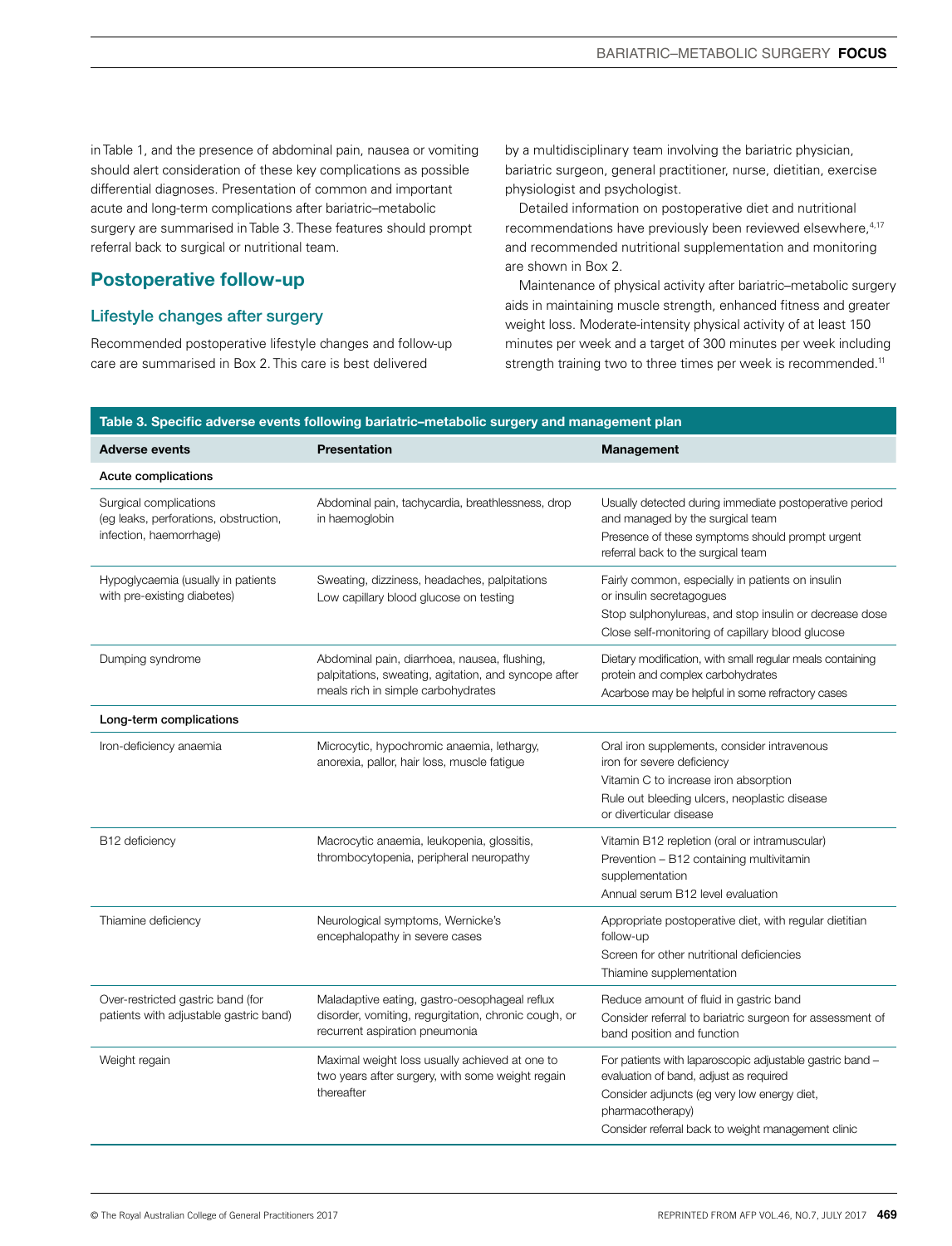## Adjustment of chronic medications

In patients with T2DM, adjustments to the antidiabetes agents are frequently necessary in the early postoperative period to prevent hypoglycaemia. Insulin secretagogues (ie sulphonylureas, metiglinides) should be discontinued and insulin doses reduced as appropriate. Metformin should be continued postoperatively and withdrawal considered if stable non-diabetic glycaemia (ie glycated haemoglobin in the normal range for at least six months) is demonstrated. Screening for diabetes complications should continue even with diabetes remission, at least for the first five years.12

The effect of weight loss on lipids, especially low-density lipoprotein, is variable and generally modest. Therefore, lipidlowering medications should not be discontinued unless clearly indicated. Although blood pressure often improves with weight loss, the effect is variable and incomplete, and occasionally transient. Therefore, antihypertensives should be actively titrated on follow-up. Medications with a narrow therapeutic index (eg warfarin, digoxin, lithium, antiepileptic medications) also require close monitoring and titration because of altered oral drug bioavailability following bariatric– metabolic surgery.

## Cost-effectiveness and access to care

A systematic review of numerous studies has demonstrated that bariatric–metabolic surgery is clinically effective and cost-effective for moderate-to-severe obesity, compared with non-surgical treatment.22 However, access to surgery remains an issue in the Australian public healthcare system. The majority of procedures are still performed in private hospitals, and for those who can afford private health insurance and the associated out-of-pocket costs.<sup>23</sup> Meanwhile, obesity and its complications disproportionately affect those at lower socioeconomic status.<sup>24</sup> Improving accessibility of surgery to the population most at need remains a key priority, especially as bariatric–metabolic surgery is now widely regarded as less discretionary, but rather a medically necessary treatment option for those with clinically severe obesity.

## **Conclusion**

In properly selected patients with clinically severe obesity, there is clear net benefit in terms of improved health outcomes and reduced mortality following bariatric–metabolic surgery. Given the high prevalence of obesity in Australia and worldwide, GPs are well placed to identify suitable patients who could benefit from bariatric–metabolic surgery. Similarly to other chronic conditions, GPs play a crucial role in the management of obesity and in the multidisciplinary, long-term postoperative support and monitoring that is important for optimal outcomes after surgery.

#### Authors

Phong Ching Lee MBChB, MRCP (UK), Consultant Endocrinologist, Obesity and Metabolism Unit, Department of Endocrinology, Singapore General Hospital, Singapore

## **Box 2. Postoperative follow-up checklist**

Monitor weight loss progress and complications at each visit Monitor adherence to appropriate diet and physical activity levels

#### Medication review –

- Avoid nonsteroidal anti-inflammatory drugs
- Adjust antihypertensives, lipid medications as appropriate. These medications should not be discontinued empirically
- Adjust diabetes medications. Requirement for anti-diabetes medications often decreases, and in many cases, diabetes remission is achieved. Preference for use of agents with favourable weight profile

#### Nutritional supplements –

- Adult multivitamin and multimineral containing iron, folic acid, thiamine, vitamin B12. Doses: two daily for sleeve gastrectomy or Roux-en-Y gastric bypass; one daily for adjustable gastric band
- Citrated calcium elemental calcium 1200–1500 mg/day
- Vitamin D titrate to 25-OH vitamin D levels >30 ng/mL. Typical dose required 3000 IU/day
- Additional iron and vitamin B12 supplementation as required, based on lab results

#### Laboratory assessment –

- Full blood count, urea and electrolytes, liver function tests, uric acid, glucose, lipids (every 6–12 months)
- 25-OH vitamin D, iPTH, calcium, albumin, phosphate, B12, folate, iron studies (annually, more frequently if deficiencies identified)

John Dixon MBBS, PhD, FRACGP, FRCP (Edin), NHMRC Senior Research Fellow; Head of Clinical Obesity Research, Baker Heart and Diabetes Institute; Adjunct Professor, Primary Care Research Unit, Monash University, Vic. john. dixon@bakeridi.edu.au

Competing interests: John Dixon has provided consultancy services to Apollo Endosurgery, Covidien, Nestle Health Science, Bariatric Advantage, I-Nova and Novo-Nordisk. Phong Ching Lee has no competing interests to declare. Acknowledgement: John Dixon acknowledges the support of the National Health and Medical Research Council (NHMRC) through a senior research fellowship. Provenance and peer review: Commissioned, externally peer reviewed.

#### References

- 1. Sjöström L, Narbro K, Sjöström CD, et al. Effects of bariatric surgery on mortality in Swedish obese subjects. N Engl J Med 2007;357(8):741–52.
- 2. Sjöström L. Review of the key results from the Swedish Obese Subjects (SOS) trial – A prospective controlled intervention study of bariatric surgery. J Intern Med 2013;273(3):219–34.
- 3. Dixon JB, Straznicky NE, Lambert EA, Schlaich MP, Lambert GW. Surgical approaches to the treatment of obesity. Nat Rev Gastroenterol Hepatol 2011;8(8):429–37.
- 4. Mechanick JI, Youdim A, Jones DB, et al. Clinical practice guidelines for the perioperative nutritional, metabolic, and nonsurgical support of the bariatric surgery patient – 2013 update: Cosponsored by American Association of Clinical Endocrinologists, The Obesity Society, and American Society for Metabolic & Bariatric Surgery. Obesity (Silver Spring) 2013;21(Suppl 1):S1–27.
- 5. Pontiroli AE, Morabito A. Long-term prevention of mortality in morbid obesity through bariatric surgery. A systematic review and meta-analysis of trials performed with gastric banding and gastric bypass. Ann Surg 2011;253(3):484–87.
- 6. Kwok CS, Pradhan A, Khan MA, et al. Bariatric surgery and its impact on cardiovascular disease and mortality: A systematic review and meta-analysis. Int J Cardiol 2014;173(1):20–28.
- 7. Schauer PR, Bhatt DL, Kirwan JP, et al. Bariatric surgery versus intensive medical therapy for diabetes – 5-year outcomes. N Engl J Med 2017;376(7):641–51.
- 8. Mingrone G, Panunzi S, De Gaetano A, et al. Bariatric–metabolic surgery versus conventional medical treatment in obese patients with type 2 diabetes: 5-year follow-up of an open-label, single-centre, randomised controlled trial. Lancet 2015;386(9997):964–73.